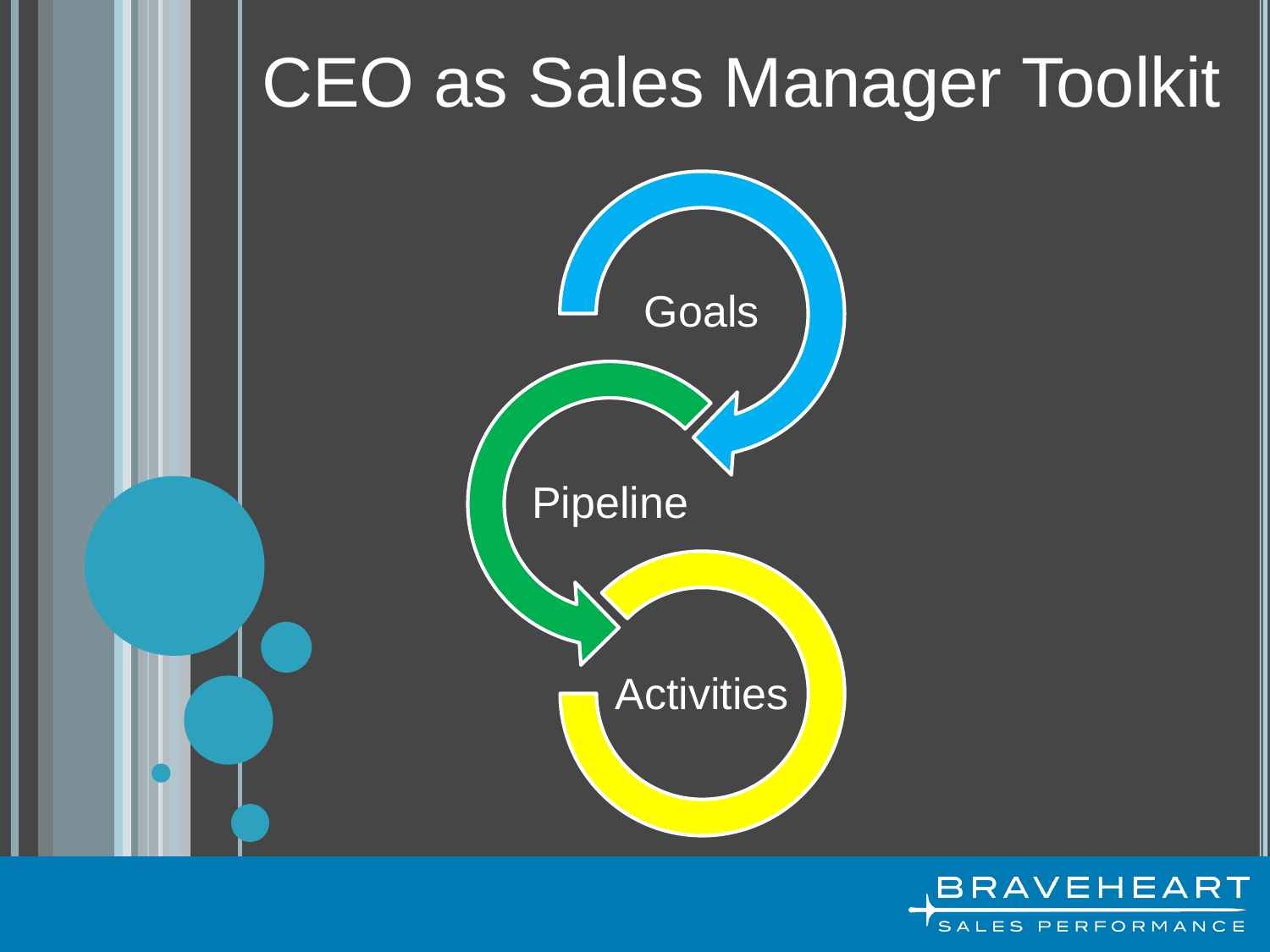

# **Sales Leadership Focus**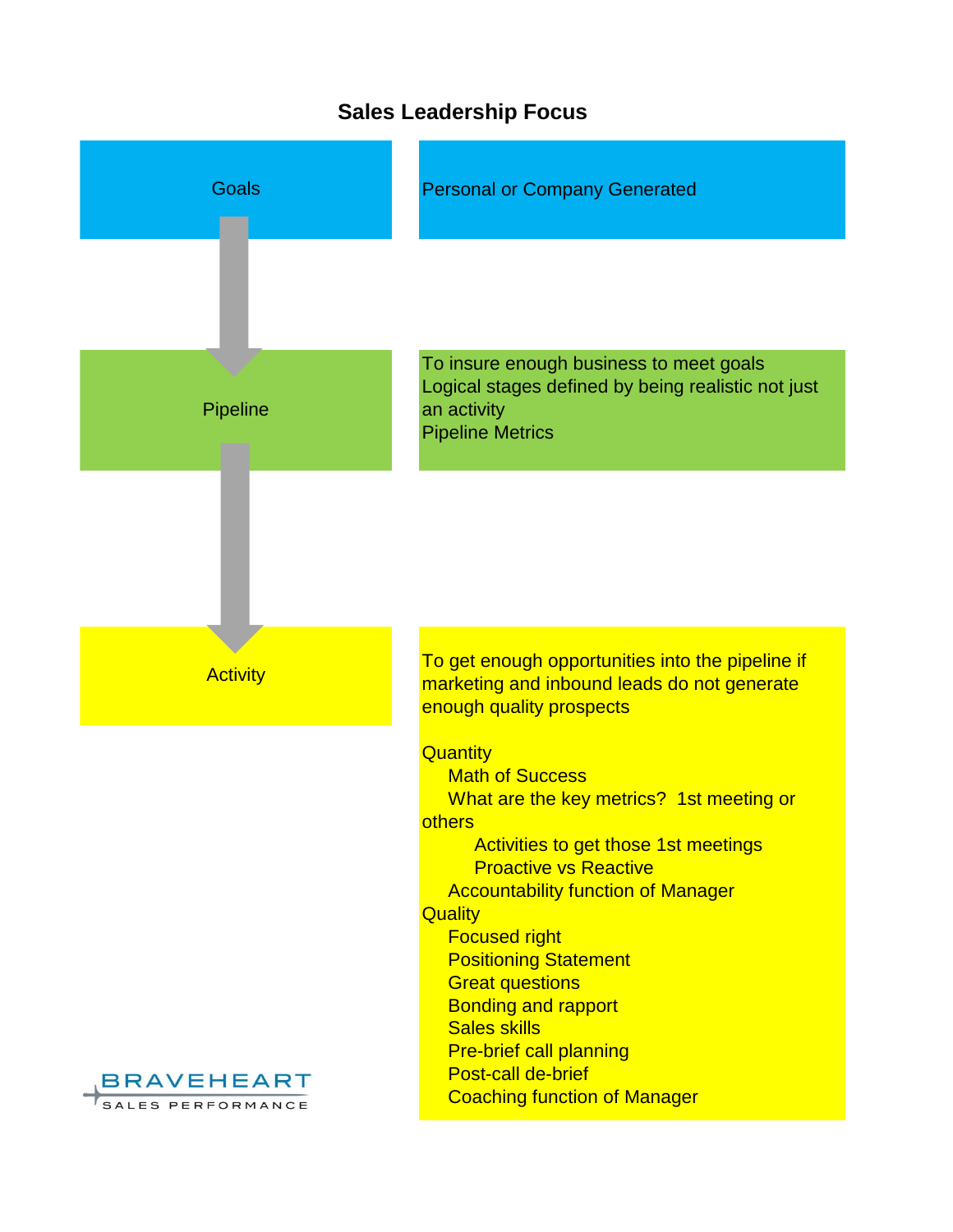| <b>Pipeline Metrics</b>         |                  |                 |                                      |                        |                                                                       |                       |                |                                                                        |
|---------------------------------|------------------|-----------------|--------------------------------------|------------------------|-----------------------------------------------------------------------|-----------------------|----------------|------------------------------------------------------------------------|
|                                 |                  |                 | <b>Monthly Pipeline Requirements</b> |                        |                                                                       |                       |                |                                                                        |
|                                 |                  |                 |                                      |                        |                                                                       |                       |                | Proposals Be sure to customize the                                     |
| <b>Yr Goal</b>                  | <b>Closing %</b> | <b>Suspects</b> | Going to 1st                         | <b>1st Stage</b>       |                                                                       | 2nd Stage   3rd Stage | <b>Closed</b>  | formulas to your experience                                            |
|                                 |                  |                 |                                      |                        |                                                                       |                       |                |                                                                        |
|                                 |                  | $\mathbf{0}$    | $\Omega$                             | $\mathbf{0}$           | $\Omega$                                                              | $\mathbf{0}$          | $\overline{0}$ |                                                                        |
|                                 |                  |                 |                                      |                        |                                                                       |                       |                | <b>Number of Opps Necessary in</b><br><b>Each Bucket to Meet Goals</b> |
| <b>Weekly Activity Required</b> |                  |                 |                                      |                        | If marketing and referrals are NOT<br>producing an adequate number of |                       |                |                                                                        |
| <b>Attempts</b>                 | <b>Talks</b>     | <b>Appts</b>    |                                      |                        | <b>APPROPRIATE opportunities you</b>                                  |                       |                |                                                                        |
|                                 |                  |                 |                                      | will need to prospect. |                                                                       |                       |                |                                                                        |
| $\overline{0}$                  | $\Omega$         | $\overline{0}$  |                                      |                        |                                                                       |                       |                |                                                                        |

**Suspect** Likely Targets to call on. 1 in 3 give you a Discovery Appointment

- Going to 1st You got a Discovery appointment scheduled. This formula indicates that 50% of those actually become Prospects and move on to 1st Stage. Adjust to fit your historic experiences.
- **1st Stage** Discovery appointment held and you have determined that they have a compelling reason to buy (you uncovered their Fundamental Buying Motive of pain, fear or gain/pleasure)
- **2nd Stage** You have started to differentiate based on value and they have the money to spend and are willing to spend it
- **3rd Stage** Created value Decision promised Decision process fully understood including Who, What, When, Where, Why, How Intimate relationship exists - in other words they will tell you if they are not really going to buy or are just stringing you along

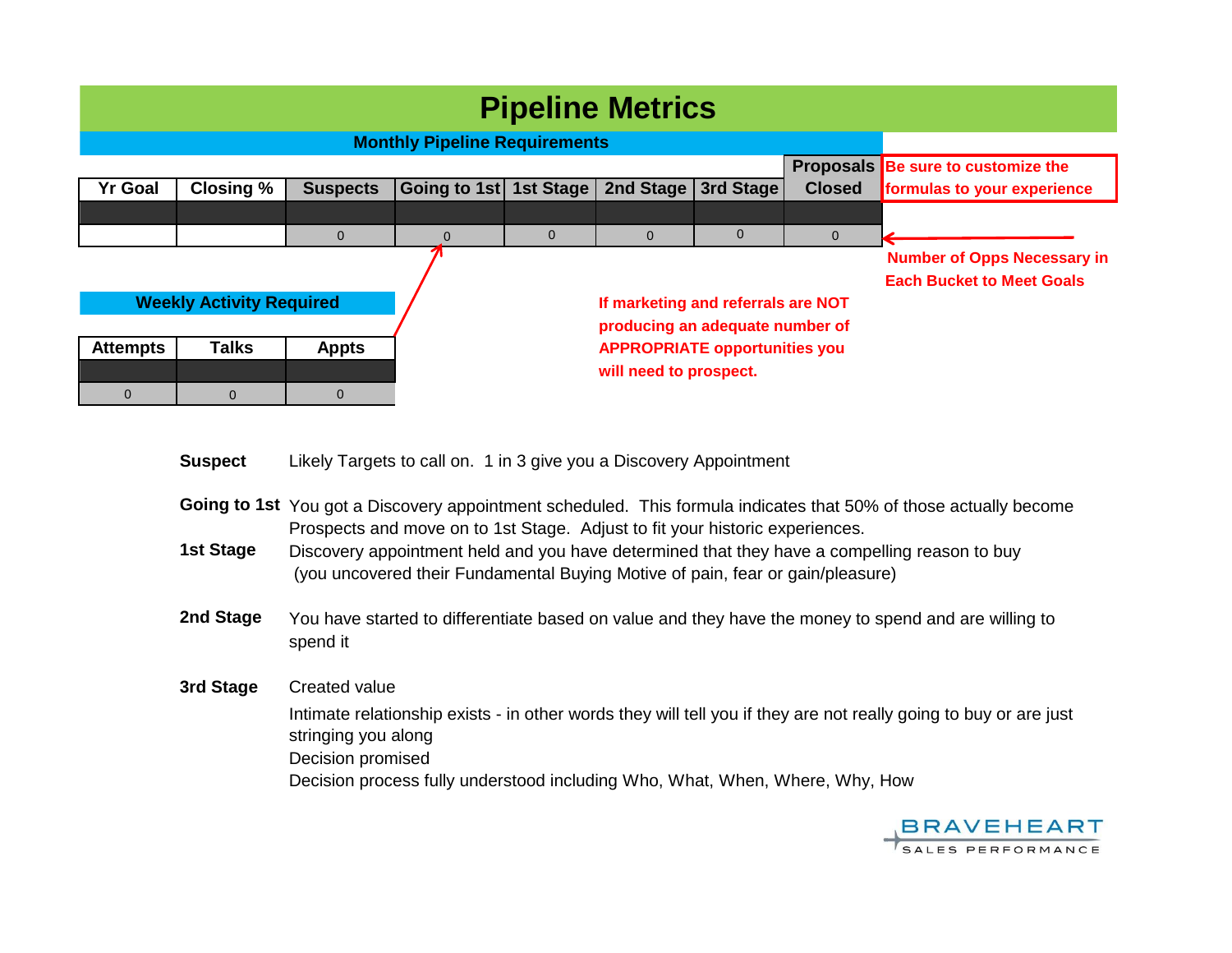# Get A Plan, Get Sales

| Name:                    |                                                  | <b>Annual Goal:</b><br><b>Today's Date</b>               |                                                                                             |                                                                                                               |
|--------------------------|--------------------------------------------------|----------------------------------------------------------|---------------------------------------------------------------------------------------------|---------------------------------------------------------------------------------------------------------------|
| <b>Average Sale Size</b> | Number of Closed Sales Needed<br><b>Per Year</b> | <b>Number of Closed Sales</b><br><b>Needed Per Month</b> | <b>Closing Ratio (Percentage)</b><br>of 1st appts that turn into<br><b>closed business)</b> | <b>Initial Conversations</b><br><b>Needed Per Week</b><br>(Based on your<br>calculation of closing<br>ratios) |
|                          | <b>NaN</b>                                       | 0                                                        | $0.00\%$                                                                                    | <b>NaN</b>                                                                                                    |
|                          |                                                  |                                                          |                                                                                             |                                                                                                               |

| 3-5 Specific Things To Do Consistently to Grow Your Business (If you did these<br>things you could not fail) | <b>Frequency/Duration/</b><br><b>Measurement</b> | <b>Intention</b> |
|--------------------------------------------------------------------------------------------------------------|--------------------------------------------------|------------------|
|                                                                                                              |                                                  |                  |
|                                                                                                              |                                                  |                  |
|                                                                                                              |                                                  |                  |
|                                                                                                              |                                                  |                  |
|                                                                                                              |                                                  |                  |
|                                                                                                              |                                                  |                  |



©Copyright 2014, Braveheart Sales Performance. All rights reserved. No part of this document may be copied or distributed without author's permission.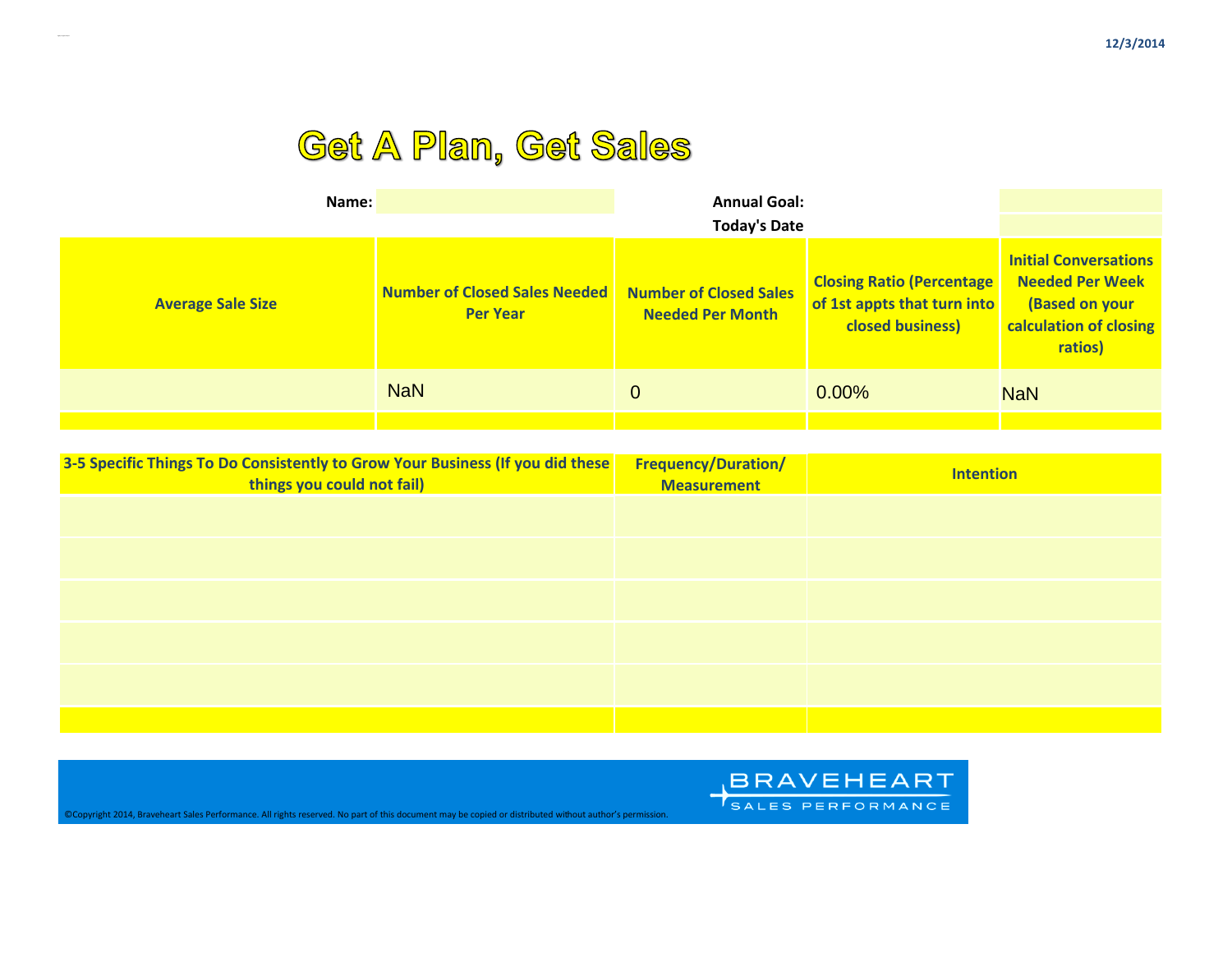| <b>Monthly Self Scorecard for</b>                                    | Month |
|----------------------------------------------------------------------|-------|
| <b>Sales Activity</b>                                                |       |
| Number of 1st Appointments Scheduled                                 |       |
| Appropriate Prep for Calls                                           |       |
| <b>Quality of Prospecting</b>                                        |       |
|                                                                      |       |
| <b>Operational Requirements</b><br>Efficient Use of Co-workers' Time |       |
| Proposal Creation Only after Full Qualification                      |       |
|                                                                      |       |
| <b>Data Integrity</b><br>Activity Plan/Reports Provided Weekly       |       |
| Opportunities Entered in Systems                                     |       |
| Pipeline is Accurate and Provided to Manager                         |       |
| Disqualification Checklist Completed for<br>New Opportunities        |       |
| <b>Other</b>                                                         |       |
|                                                                      |       |
|                                                                      |       |
|                                                                      |       |
|                                                                      |       |

©Copyright 2014, Braveheart Sales Performance. All rights reserved. No part of this document may be copied or distributed without author's permission. BRAVEHEART